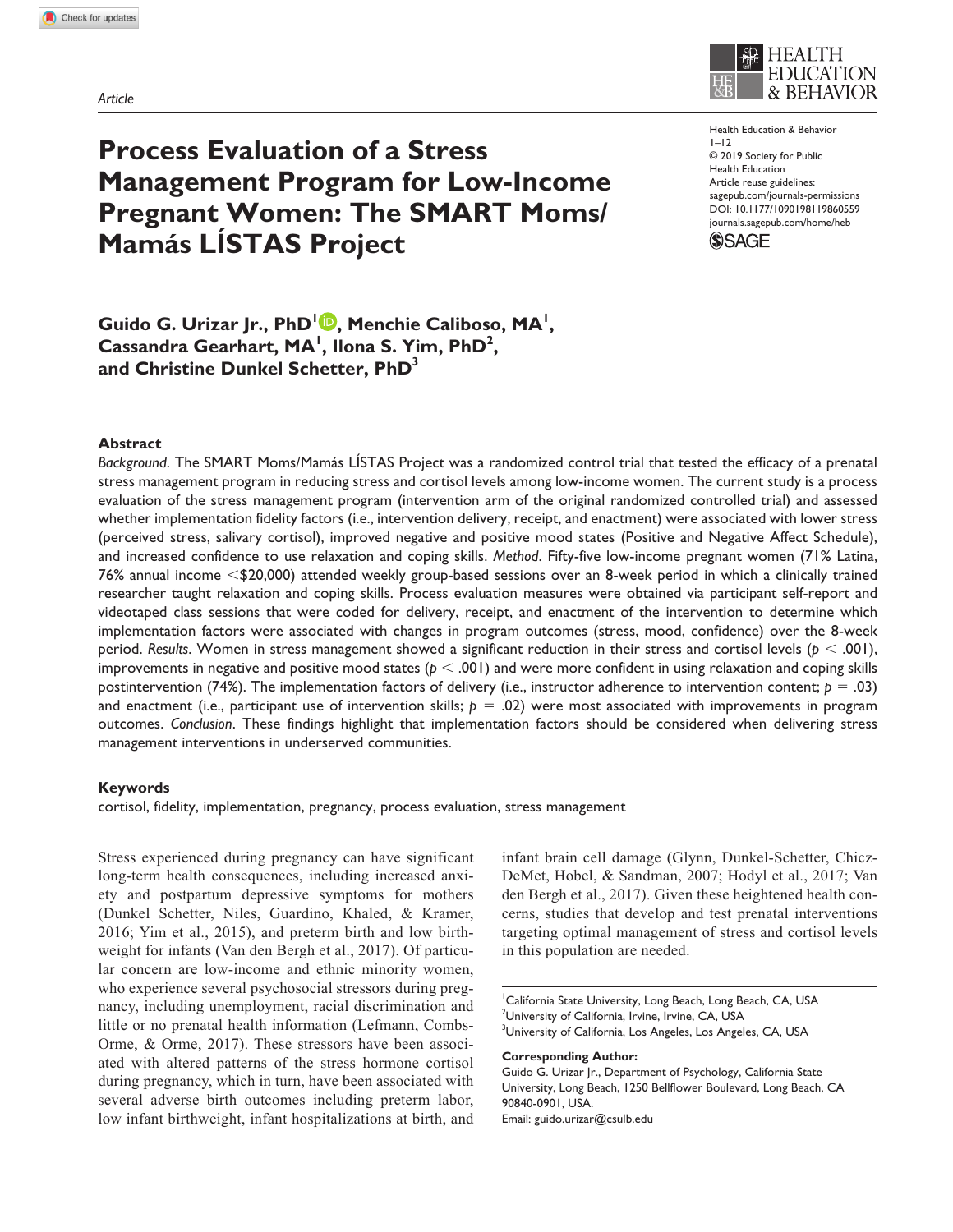The Stress Management and Relaxation Training for Moms (SMART Moms)/Mamás LImitando el eSTrés para Ayudar su Salud (Mamás LÍSTAS) Project was a prospective, randomized control trial examining whether a prenatal cognitive behavioral stress management (CBSM) intervention, focused on teaching women coping and relaxation skills, was effective in regulating stress and cortisol levels among low-income pregnant women compared with a control group. Results showed that women receiving CBSM had lower perceived stress levels and more regulated cortisol patterns at 3 months postpartum compared those in the control group (Urizar, Yim, Rodriguez, & Dunkel Schetter, 2019). These results demonstrated the potential of prenatal CBSM interventions to improve stress outcomes. However, research is also needed on the mechanisms by which such interventions work.

Process evaluation studies help to identify these mechanisms by assessing implementation fidelity, or the degree to which an intervention was delivered as intended, to better understand why an intervention was effective (Breitenstein, Gross, Garvey, Hill, Fogg, & Resnick, 2010). A key component in this evaluation is treatment fidelity, referring to the methodological strategies used to monitor and enhance the reliability and validity of behavioral interventions (Bellg et al., 2004). To assist researchers in evaluating intervention fidelity, the National Institutes of Health established the Behavior Change Consortium Treatment Fidelity Workgroup, which published guidelines and recommendations for best practices in fidelity assessment (Bellg et al., 2004). Five areas of fidelity are emphasized: (1) study design (i.e., theoretical framework used, format and dose of intervention, and credentials of intervention facilitators), (2) training protocol for facilitators (i.e., standardization of training), (3) intervention delivery (i.e., content covered), (4) intervention receipt (i.e., ensuring that participants received and understood content), and (5) intervention enactment (i.e., participants' ability to perform intervention-related skills in relevant, real-life settings). Interventions with high fidelity have shown significant changes in hypothesized mechanisms that, in turn, have led to better program outcomes, such as improved reading scores in literacy programs and increased physical activity in health promotion interventions (Borrelli, 2011; Durlak & DuPre, 2008). Therefore, without careful attention to fidelity, inferences regarding intervention success, utility, and generalizability are difficult to determine.

Despite evidence strongly suggesting that researchers conduct fidelity evaluation, 54% of behavioral health intervention studies fail to do so and only 16% adhere fully to fidelity workgroup guidelines (Borrelli, 2011). Furthermore, few, if any, of these studies focus on low-income populations (Glasgow, 2008). In the realm of CBSM interventions, the few fidelity studies that exist have largely focused on interventions delivered in occupational and school-based settings (Havermans et al., 2016; Kraag et al., 2007). Results are mixed with a few studies showing increased class attendance, increased program dosage, and increased practice of relaxation techniques to be associated with decreased job strain, anxiety, and blood

pressure (Murta, Sanderson, & Oldenburg, 2007). However, 54% of these studies fail to present information linking fidelity evaluation variables with study outcomes making it difficult to identify fidelity factors associated with effective CBSM intervention implementation and outcomes (Murta et al., 2007).

The current study conducted a process evaluation of the CBSM intervention in the SMART Moms/Mamás LÍSTAS Project to assess whether implementation fidelity factors (i.e., intervention delivery, receipt, and enactment) were associated with any observed changes in study outcomes (i.e., stress and cortisol, mood states, and confidence to use relaxation and coping skills) from baseline to post-CBSM intervention.

# **Method**

## *Participants and Setting*

Women were recruited between 2011 and 2013 from six prenatal centers in southern California, which serve a predominantly low-income and ethnic minority population representative of the surrounding neighborhoods (38% below poverty level; 55% Latino, 21% African American; United States Census Bureau, 2014). Recruitment occurred either during women's prenatal clinic visits, through print-based advertising, and/or by health care provider referrals. Women signed a consent form to determine their study eligibility. Eligibility criteria included being 18 years of age or older, less than 17 weeks pregnant, fluent in either Spanish or English, free of any major medical problems (e.g., gestational diabetes, major depression), and free of any medications that may interfere with their cortisol levels (e.g., asthma inhaler, antidepressants).

## *Procedure and Intervention*

One hundred women were randomized to either an 8-week prenatal CBSM intervention (*n* = 55) or an attention control group  $(n = 45)$ , where women received printed prenatal health information by mail over an 8-week period versus coming to a group class (see Urizar et al., 2019 for complete details on study enrollment and the CONSORT statement; NIH Clinical Trial NCT03627247). The current paper focuses on the 55 women randomized to the CBSM intervention. Intervention efficacy was evaluated using an experimental pretest–posttest design.

The CBSM program was an 8-week, group-based intervention that taught coping and relaxation skills to address common stressors experienced during pregnancy and motherhood (e.g., financial strain, concerns about the health of the baby; see Table 1 for a description of the intervention study design). Group facilitators taught the classes at a local prenatal clinic (where most women were receiving prenatal services) and were offered in both Spanish and English to reduce language barriers to participating in CBSM. The content for the course was based on CBSM interventions shown to be effective in regulating stress and cortisol among several health populations (Antoni,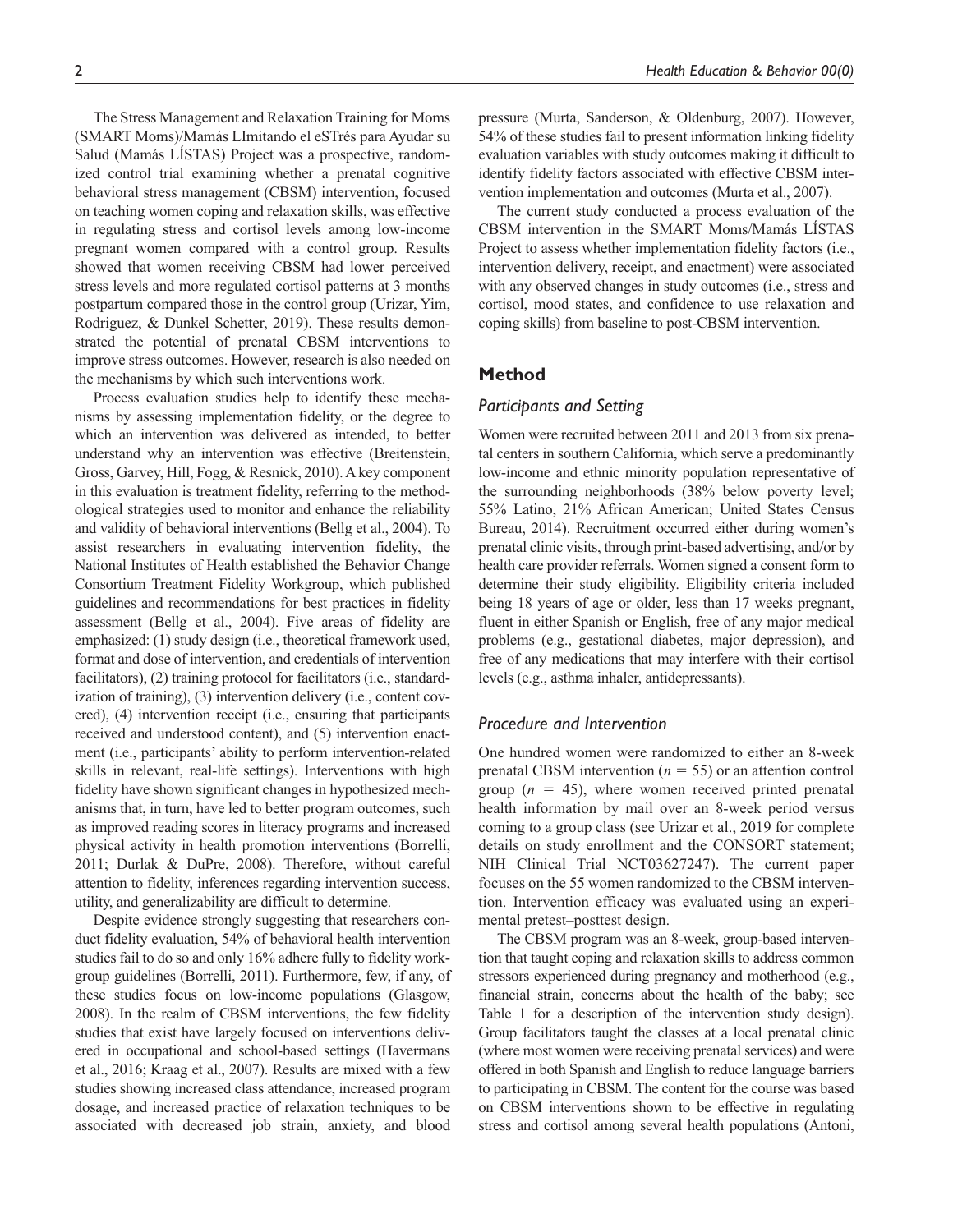| Fidelity characteristic                                  | Description                                                                                                                                                                                                                                                                                                                                                                                                                                                                                                        |  |  |  |  |  |  |
|----------------------------------------------------------|--------------------------------------------------------------------------------------------------------------------------------------------------------------------------------------------------------------------------------------------------------------------------------------------------------------------------------------------------------------------------------------------------------------------------------------------------------------------------------------------------------------------|--|--|--|--|--|--|
|                                                          | Study design                                                                                                                                                                                                                                                                                                                                                                                                                                                                                                       |  |  |  |  |  |  |
| Theoretical framework                                    | Cognitive behavior theory for stress management based on Michael Antoni's B-SMART Program<br>for women with breast cancer (Antoni, 2003) and Ricardo Muñoz's Mothers and Babies Depression<br>Prevention Course for pregnant women (Muñoz et al., 2007)                                                                                                                                                                                                                                                            |  |  |  |  |  |  |
| Duration/dose of<br>intervention                         | Eight weeks (one class per week; each class was 2 hours long)                                                                                                                                                                                                                                                                                                                                                                                                                                                      |  |  |  |  |  |  |
| Intervention format                                      | In-person, closed group format (i.e., no open enrollment after second week of the 8-week intervention)<br>Three to eight women in each group (12 total groups); classes taught in Spanish (six groups) or English (six<br>groups)                                                                                                                                                                                                                                                                                  |  |  |  |  |  |  |
| Pilot testing of<br>intervention                         | Two focus groups (one in Spanish, one in English) with four to six pregnant women, clinic directors, and<br>$\bullet$<br>staff for feedback on intervention content (sample class activities were conducted), cultural relevancy, and<br>reading level of materials in both languages                                                                                                                                                                                                                              |  |  |  |  |  |  |
|                                                          | Training                                                                                                                                                                                                                                                                                                                                                                                                                                                                                                           |  |  |  |  |  |  |
| Group facilitator<br>characteristics                     | One to two group facilitators<br>Lead investigator (trained clinical psychologist specialized in designing and teaching CBSM interventions<br>among low income pregnant populations [Muñoz et al., 2007; Urizar & Muñoz, 2011]) and advanced<br>masters students in psychology                                                                                                                                                                                                                                     |  |  |  |  |  |  |
| Training manual                                          | An instructor training manual was developed, based on CBSM materials shared with participants (i.e.,<br>SMART Moms/Mamás LÍSTAS Participant Manual; Urizar & Kofman, 2012), that outlined class topics and<br>activities                                                                                                                                                                                                                                                                                           |  |  |  |  |  |  |
| Facilitator supervision                                  | • Weekly group supervision with lead investigator to review class topics and activities, engage in role-playing<br>and methods for delivering CBSM material, and review of class videotapes to promote course adherence<br>and troubleshoot any deviations from protocol                                                                                                                                                                                                                                           |  |  |  |  |  |  |
|                                                          | Facilitators required to pass written exam on instructor training manual at preintervention<br>٠                                                                                                                                                                                                                                                                                                                                                                                                                   |  |  |  |  |  |  |
|                                                          | Delivery                                                                                                                                                                                                                                                                                                                                                                                                                                                                                                           |  |  |  |  |  |  |
| Intervention adherence                                   | Two CBSM-trained research assistants independently reviewed videotapes of each class and completed<br>checklists to assess whether group facilitators covered the material in the instructor training manual over<br>the allotted time                                                                                                                                                                                                                                                                             |  |  |  |  |  |  |
| Quality of instruction                                   | Immediately after each class, group facilitators completed the FIMP (Sigmarsdóttir, DeGarmo, Forgatch, &<br>Guðmundsdóttir, 2013) to rate their teaching in five areas: (1) demonstration of technical knowledge, (2)<br>how well they taught the course content, (3) how much structure was given in class, (4) use of process<br>skills, and (5) overall quality of instruction<br>Two research assistants also reviewed videotapes to rate the group facilitators using the FIMP                                |  |  |  |  |  |  |
|                                                          | Participants rated group facilitators on their teaching effectiveness using an evaluation form                                                                                                                                                                                                                                                                                                                                                                                                                     |  |  |  |  |  |  |
|                                                          | Receipt                                                                                                                                                                                                                                                                                                                                                                                                                                                                                                            |  |  |  |  |  |  |
| Class attendance<br>Participant<br>understanding         | Participants signed an attendance sheet prior to each class over an 8-week period<br>Two research assistants observed videotaped CBSM classes to rate participants on their comprehension<br>of coping and relaxation skills, their correct application of course concepts and skills in hypothetical<br>situations, and their ability to distinguish CBSM skills from one another<br>After each class, participants rated the degree to which the intervention material was confusing using an<br>evaluation form |  |  |  |  |  |  |
|                                                          | Enactment                                                                                                                                                                                                                                                                                                                                                                                                                                                                                                          |  |  |  |  |  |  |
| Use of intervention<br>skills<br>Homework<br>assignments | Two research assistants observed videotaped CBSM classes and rated participants on the degree to which<br>they described using intervention skills in real-world scenarios<br>Participants completed "Personal Growth Assessments" at home each week where they recorded the: (1)<br>stressor experienced that day, (2) use of coping/relaxation skill learned in class that week, and (3) change<br>in their stress level after using the coping/relaxation skill                                                 |  |  |  |  |  |  |

# **Table 1.** Treatment Fidelity Characteristics for the SMART Moms/Mamás LÍSTAS Project.

*Note*. CBSM = cognitive behavioral stress management; FIMP = Fidelity of Implementation Rating System.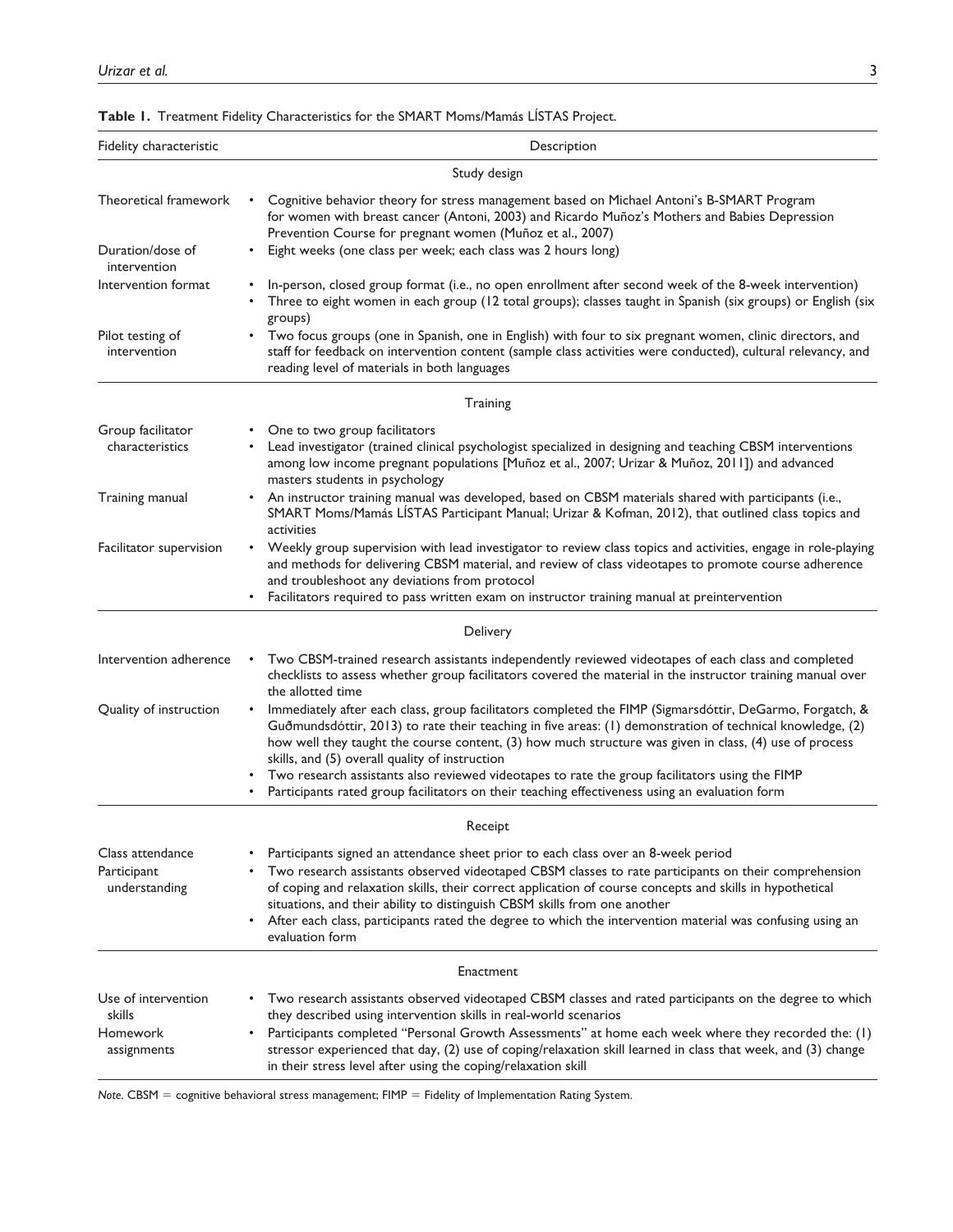| Intervention topic                                    | Aims                                                                                                                    | <b>Strategies</b>                                                                                             | Techniques                                                                                                              |
|-------------------------------------------------------|-------------------------------------------------------------------------------------------------------------------------|---------------------------------------------------------------------------------------------------------------|-------------------------------------------------------------------------------------------------------------------------|
| Class 1: Stress<br>awareness                          | Increase awareness of different<br>$\bullet$<br>stress responses<br>Learn diaphragmatic breathing<br>٠                  | ldentify sources of stress and our •<br>reactions to stressors<br>Provide in-session experiences<br>$\bullet$ | Didactic and self-reflection<br>activities<br>Self-monitoring exercises<br>$\bullet$                                    |
| Class 2: Thought<br>awareness                         | Recognize how thoughts affect<br>our emotions<br>Learn mindfulness<br>$\bullet$                                         | Become aware of different<br>automatic negative thoughts<br>Distinguish thinking errors                       | Apply concepts to real-world<br>$\bullet$<br>examples<br>Mindful eating exercise<br>$\bullet$                           |
| Class 3: Thought<br>replacement                       | • Learn how to balance overly<br>negative/positive self-talk<br>Learn guided imagery<br>$\bullet$                       | • Teach ABCDE model to thought<br>replacement<br>Provide in-session experiences<br>$\bullet$                  | Apply antidotes to negative self-<br>talk to personal experiences<br>Role-playing ABCDE model<br>٠                      |
| Class 4: Coping<br>awareness                          | Define different types of coping<br>٠<br>Learn progressive muscle<br>relaxation                                         | Differentiate controllable vs.<br>uncontrollable stressors<br>Define active vs. passive coping                | Share stressors of pregnancy,<br>$\bullet$<br>childbirth, and motherhood<br>Use props for coping resources<br>$\bullet$ |
| Class 5: Matching<br>coping                           | Identify steps to matching coping<br>$\bullet$<br>strategies to stressors<br>Learn "letting go of tension"<br>$\bullet$ | Transactional model of coping<br>Identify active/passive coping<br>strategies for different stressors         | Apply matching of coping<br>$\bullet$<br>strategies to pregnancy stressors<br>Self-reflection activity<br>$\bullet$     |
| Class 6: Social<br>support                            | Recognize how our interactions<br>٠<br>with others affect our emotions<br>Learn 'supportive imagery'<br>٠               | Identify types of social support<br>$\bullet$<br>Learn how to match types of<br>support to different needs    | Identify support network<br>$\bullet$<br>Use props to match type of support<br>needed to manage a stressor              |
| Class 7:<br>communication                             | Define different types of<br>communication<br>Learn 'therapeutic touch'<br>$\bullet$                                    | Learn steps to assertive<br>$\bullet$<br>communication<br>Provide in-session experiences                      | Role-play communication styles<br>٠<br>Practice active listening and<br>$\bullet$<br>assertive communication            |
| Class 8: Review<br>of coping and<br>relaxation skills | Identify coping and relaxation<br>skills learned                                                                        | Being a role model for baby<br>Identify upcoming stressors<br>$\bullet$                                       | Use props for identifying CBSM<br>$\bullet$<br>skills learned                                                           |

**Table 2.** Cognitive Behavioral Stress Management (CBSM) Intervention Aims, Strategies, and Techniques.

2013; Antoni et al., 2005; Urizar & Muñoz, 2011). Class activities were designed to be interactive (e.g., role-playing, use of physical props to introduce class concepts, use of relaxation exercises) to optimize participant engagement and understanding of course material while tailoring class content to commonly reported stressors experienced during pregnancy (e.g., discomforts of pregnancy, receiving adequate support to care for the baby). One to two group facilitators led each class using materials from an instructor training manual (see Table 1 for description of intervention training). Each week, participants were given coping and relaxation skills to practice at home and were asked to record their experiences on an activity log as a weekly homework assignment that was collected and discussed in class the following week (see Table 2 for description of intervention content). The Institutional Review Board at California State University, Long Beach approved all study procedures.

## *Measures*

#### *Implementation Fidelity Factors*

*Intervention delivery*. Assessment of intervention delivery focused on how the CBSM program was taught to establish that the intervention was delivered as intended, as outlined by a training manual, and implemented competently by the group facilitators. Intervention delivery was operational-

ized as instructor adherence to intervention content, quality of instruction, and participant ratings of teaching effectiveness (see Table 1). *Instructor adherence to intervention content* was assessed by two CBSM-trained research assistants who independently observed class videotapes and completed checklists to assess to what degree group facilitators covered the intended class material using a 3-point Likert-type scale of 1 = *poor coverage* to 3 = *thorough coverage* per published guidelines and recommendations for best practices in fidelity assessment (Bellg et al., 2004; Borrelli, 2011). An average score was calculated across all classes and raters (intraclass correlation coefficient  $[ICC] = .65$ ) to provide a final score, with higher scores reflecting greater instructor adherence.

*Quality of instruction* was assessed with an adapted version of the Fidelity of Implementation Rating System (FIMP), which was originally designed to evaluate the quality of instruction for a parent management training intervention (Sigmarsdóttir et al., 2013). The examples used in the items of the original FIMP were modified to reflect the CBSM intervention used in the current study (e.g., "The instructor adjusted CBSM tools and concepts to participants"). Two research assistants independently observed class videotapes and rated instructors using the FIMP on a 9-point Likert-type scale of 1 = *unacceptable work* to 9 = *good work* (scores 1-3  $=$  *needs work*,  $4-6 =$  *acceptable*, and  $7-9 =$  *good work*). An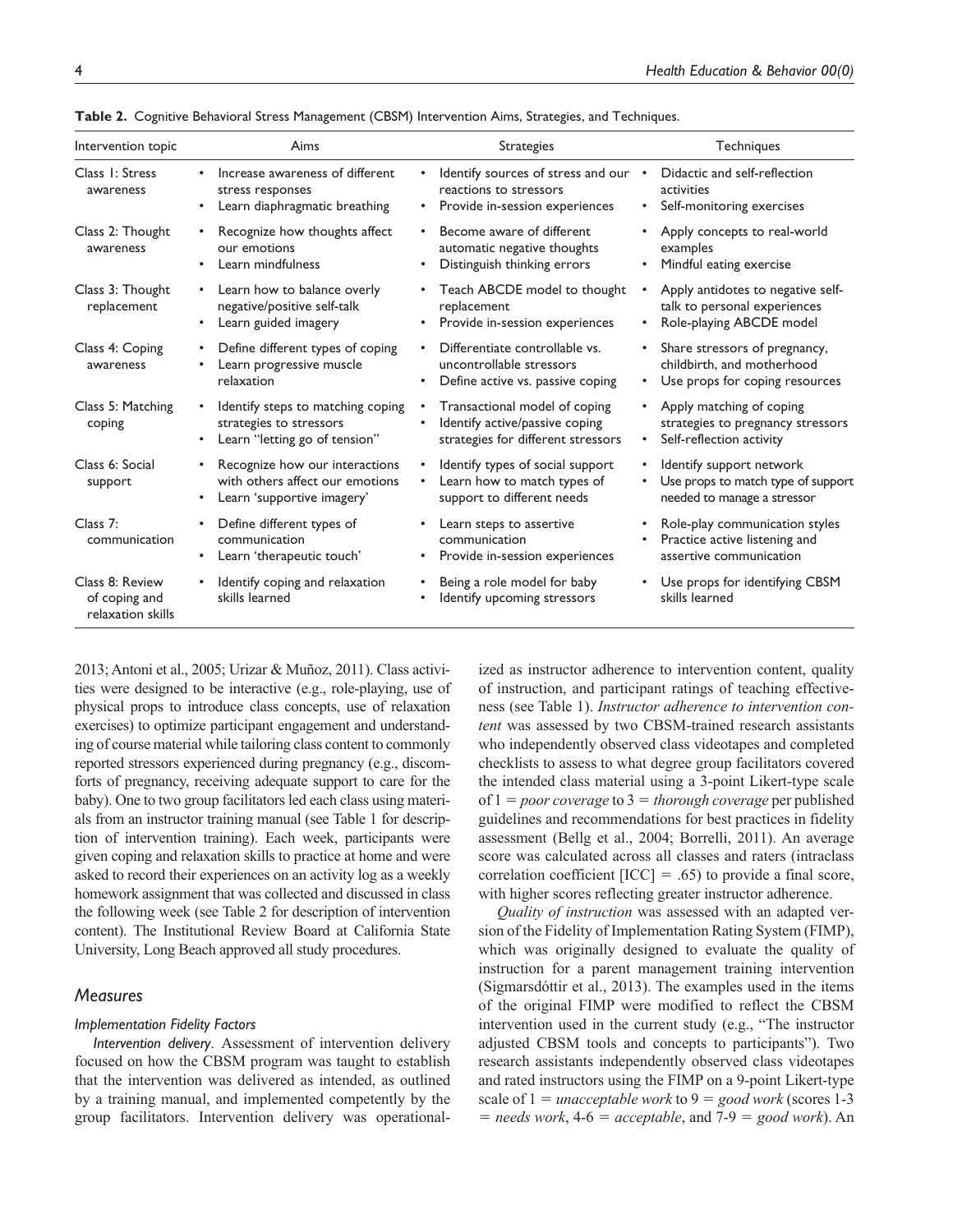average score was calculated across all classes and raters  $(ICC = .70)$  to provide a final score, with higher scores reflecting a greater quality of instruction. *Teaching effectiveness* was assessed using an evaluation form administered after each CBSM class. Participants responded to one item which asked, "How effective were the instructors in teaching today's lesson?" on a 5-point Likert-type scale of 1 = *not effective at all* to 5 = *very effective*. Participants' ratings were averaged across all attended classes, with higher scores indicative of greater teaching effectiveness.

*Intervention receipt*. Assessment of intervention receipt focused on determining whether participants received and understood the information provided in the intervention. Intervention receipt was operationalized as class attendance, participants' understanding of class material, and degree of course clarity. *Class attendance* was recorded by having participants sign an attendance sheet prior to beginning each class and then summing the number of classes that each participant attended over the 8-week period. *Participants' understanding of class material* was assessed through videotaped observations of CBSM classes where two research assistants independently rated participants on a 3-point Likert-type scale of 1 = *low understanding* (e.g., verbalized misunderstanding of the material) to 3 = *high understanding* (e.g., correctly articulated course concepts in their own words). Therefore, participants' understanding of class material was operationalized as participants correctly describing and distinguishing different coping and relaxation skills from one another, as well as correctly applying course concepts and skills in hypothetical situations discussed in the CBSM classes. Any discrepancies in research assistant ratings were discussed and a final rating of participant understanding was assigned for each class. Ratings were averaged across all classes (*weighted*  $\kappa = .62$ ) to provide a final score, with higher scores reflecting greater levels of understanding. *Degree of course clarity* was assessed via participant self-report where they were asked to respond to one question from an evaluation form administered after each CBSM class that asked, "How confusing was today's class?" on a 5-point Likert-type scale of  $1 = \text{very confusing}$  to  $5 = \text{very clear}$ . Participants' ratings were averaged across all attended classes, with higher scores indicative of greater clarity of course content.

*Intervention enactment*. Assessment of intervention enactment focused on monitoring participants' implementation of CBSM skills in relevant, real-life settings in their daily lives and was operationalized as participants' use of intervention skills and completion of homework assignments. To assess *participants' use of intervention skills*, two research assistants independently observed class videotapes and rated participants' discussions on their use of CBSM skills outside of the class setting on a 3-point Likert-type scale of 1 = *low use* (e.g., participant never mentioned using CBSM skills outside of the class setting) to 3 = *high use* (e.g., participant described experiences of how CBSM skills were used in real-world scenarios). Participants were given time at the beginning of each class to discuss their use of learned CBSM skills from the previous week as part of their weekly homework assignments that they were asked to bring in for review (see description below). Therefore, research assistants focused on these videotaped discussions as part of their ratings for participants' use of intervention skills (Borrelli, 2011). Any discrepancies in these ratings were discussed and a final rating of participant use was assigned for each class. Ratings were averaged across all classes (*weighted*  $\kappa = .62$ ) to provide a final score, with higher scores reflecting greater levels of use.

*Homework assignments* were explained at the conclusion of each class to complete at home and turn in the following week. These assignments were collected and marked as complete if the participant wrote an example of how she used the CBSM coping/relaxation skill learned that week. The number of completed homework assignments was then summed over the 8-week period (possible range  $= 1-7$  assignments).

## *Study Outcomes*

*Perceived stress*. Participants' changes in perceived stress levels were assessed using an evaluation form administered after each CBSM class. Participants responded to one item that asked, "In comparison to your stress level before class, how would you rate your stress level after this class?" on a 5-point Likert-type scale of 1 = *much less stressed* to 5 = *much more stressed*. Participants' ratings were averaged across all attended classes, with lower scores indicative of lower stress following CBSM.

*Salivary cortisol*. Participant provided saliva samples (via passive drool) immediately before and after Classes 1 (stress awareness), 3 (thoughts), 5 (coping), and 7 (social support), which represented the completion of a specific CBSM module. Classes were taught at either 10 a.m. or 1 p.m., to minimize the effects of diurnal changes in cortisol. Salivary cortisol was then analyzed from these samples using a timeresolved immunoassay with fluorescence detection. Intraand interassay variability were both less than 10%. Pre- and postclass cortisol values were averaged across all classes attended. A change score was then calculated (postclass cortisol – preclass cortisol), with lower scores representing a decrease in salivary cortisol following CBSM.

*Positive and negative mood*. The Positive and Negative Affect Schedule Short Form (PANAS-SF; Thompson, 2007) was used to assess participants' positive and negative mood states before and after Classes 1, 3, 5, and 7. Participants rated the degree to which they felt 10 different feelings and emotions (five positive, five negative) on a 5-point Likerttype scale of 1 = *very slightly or not at all* to 5 = *extremely*. A positive and negative mood score was calculated by summing the items corresponding to each subscale (possible range  $=$  5-25) and averaging these scores across all classes attended. A change score was then calculated (postclass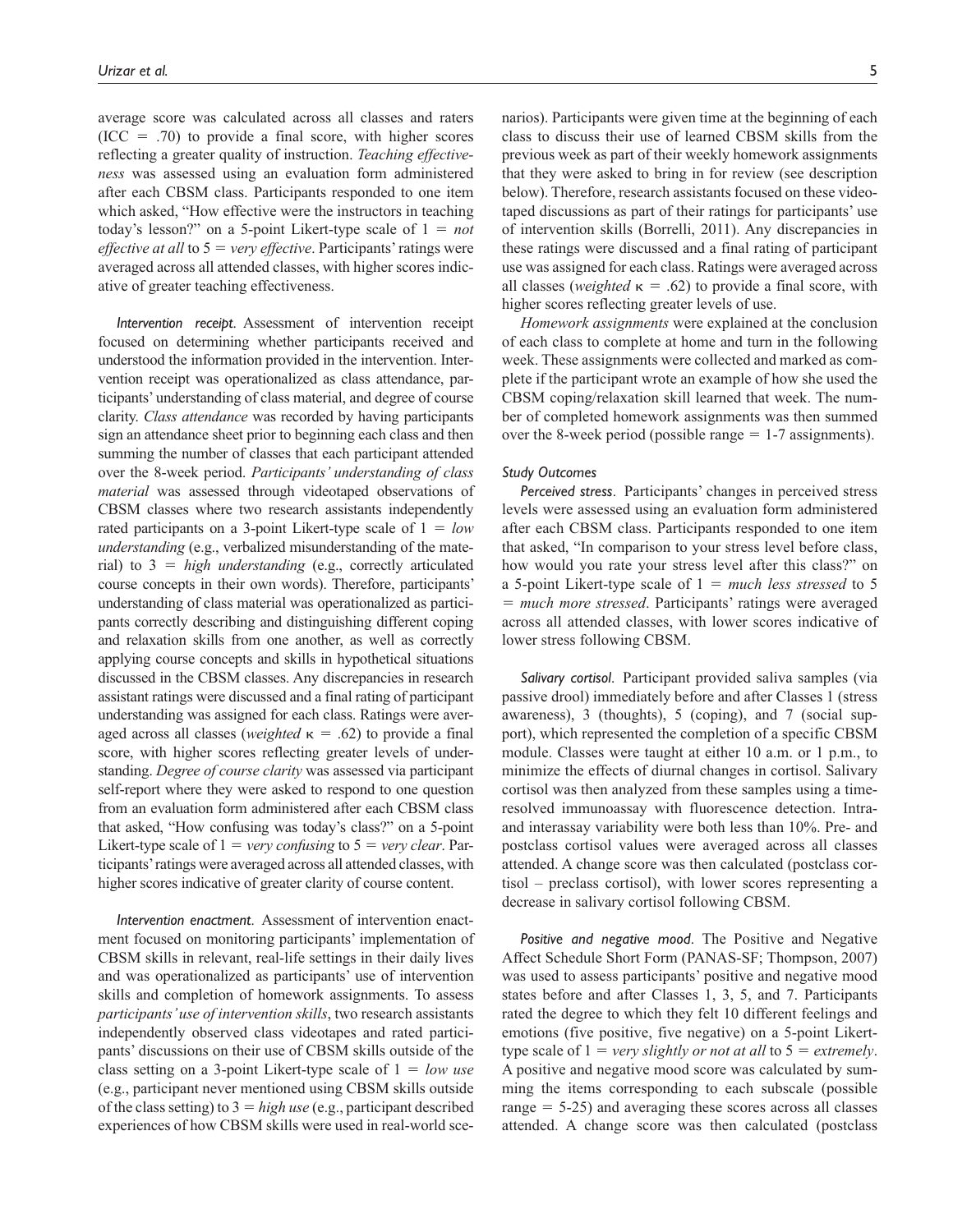mood – preclass mood), with higher scores on the positive mood subscale representing an increase in positive mood states ( $\alpha = .78$ ) and lower scores on the negative mood subscale representing a decrease in negative mood states ( $\alpha$  = .70) following CBSM.

*Confidence in using CBSM skills*. Participants' confidence in using CBSM skills was assessed with an evaluation administered after each CBSM class. Participants responded to one item which asked, "How confident do you feel in using the techniques you've learned today?" on a 5-point Likert-type scale of 1 = *very unconfident* to 5 = *very confident*. Participants' ratings were averaged across all attended classes, with higher scores indicative of greater confidence in using CBSM skills.

## *Analyses*

Descriptive statistics summarized results on implementation fidelity factors and relevant study outcomes. Pearson correlations examined associations between study outcomes. Repeated measures analyses examined within-group changes in salivary cortisol from pre- to post-CBSM, controlling for saliva collection time and gestational age. Furthermore, paired-samples *t*-test analyses tested for within-group changes in negative and positive mood states from pre- to post-CBSM. Five separate hierarchical multiple regression analyses were performed to identify which implementation fidelity factors related to delivery, receipt, and enactment were associated with the program outcomes of perceived stress, salivary cortisol, positive and negative mood, and confidence in using CBSM skills. Case-wise deletion of missing data was used in all analyses (range of missing data  $= 0-4$  participants; 97% retention rate). Participants with missing data did not significantly differ from participants with complete data on any baseline characteristics or study outcomes.

# **Results**

## *Participant Characteristics*

Descriptive characteristics are shown in Table 3. Participants were 26 years of age and 10 weeks pregnant, on average, when they entered the study. The majority of our sample were Latina women who were born outside the United States, were single, unemployed, and had an annual family income of less than \$20,000 per year. Most women also had a high school education or less and had at least one other child prior to their current pregnancy.

## *Program Implementation Fidelity Characteristics*

*Intervention Delivery.* On average, group facilitators demonstrated very thorough coverage of CBSM content and adherence to the manual  $(M = 2.9$  out of 3). The quality of instruction, as measured by the FIMP, was also high and in

the "good work" classification for that scale  $(M = 7.4$  out of 9). Participants also rated the quality of teaching as being "very effective"  $(M = 4.5$  out of 5).

*Intervention receipt.* Participants attended approximately 63% of CBSM classes, which is within the range reported in other CBSM interventions with low-income pregnancy populations (58% to 80%; Field et al., 2000; Urizar & Muñoz, 2011). On average, participants demonstrated a "medium" level of understanding of class material  $(M = 2.3$  out of 3) as measured by videotaped observations. Additionally, participants rated CBSM content as being presented "very clearly"  $(M = 4.7 \text{ out of } 5)$ .

*Intervention Enactment.* On average, participants described a "medium" level of using CBSM skills in real-life scenarios  $(M = 2.0$  out of 3) and completed approximately 43% of their homework assignments  $(M = 3.0$  out of 7 assignments), which is below the range reported in other behavioral interventions with mostly non-Hispanic white mothers (50% to 67%; Goodman et al., 2014; Leermakers, Anglin, & Wing, 1998).

## *Association Between Study Outcomes*

Pearson correlations showed that participants who reported feeling less stressed post-CBSM were associated with having increased levels of positive mood from pre- to post-CBSM,  $r(50) = -0.315$ ,  $p = .026$ . Additionally, participants who reported feeling more confident in using CBSM skills were associated with having decreased levels of negative mood from pre- to post-CBSM, *r*(51) = −0.280, *p* = .047. However, changes in salivary cortisol levels from pre- to post-CBSM were not significantly associated with any of the other study outcomes. See Table 4 for correlations between all study outcomes.

# *Impact of Implementation Fidelity on Study Outcomes*

*Perceived Stress.* Approximately 74% of participants reported feeling "much less stressed" post-CBSM compared with baseline (see Table 1). Greater instructor adherence to the CBSM manual ( $p = .042$ ) and greater quality of instruction ( $p = .027$ ) resulted in lower perceived stress. In contrast, participants who completed more homework assignments reported higher perceived stress post-CBSM  $(p = .048)$ . The overall variance explained by the final model was 39% (see Table 5).

*Salivary Cortisol.* Participants' salivary cortisol significantly decreased from pre- to post-CBSM, controlling for saliva collection time and gestational age,  $F(4, 48) = 13.36$ ,  $p =$ .002 (see Figure 1a). However, none of the implementation fidelity factors were significantly associated with these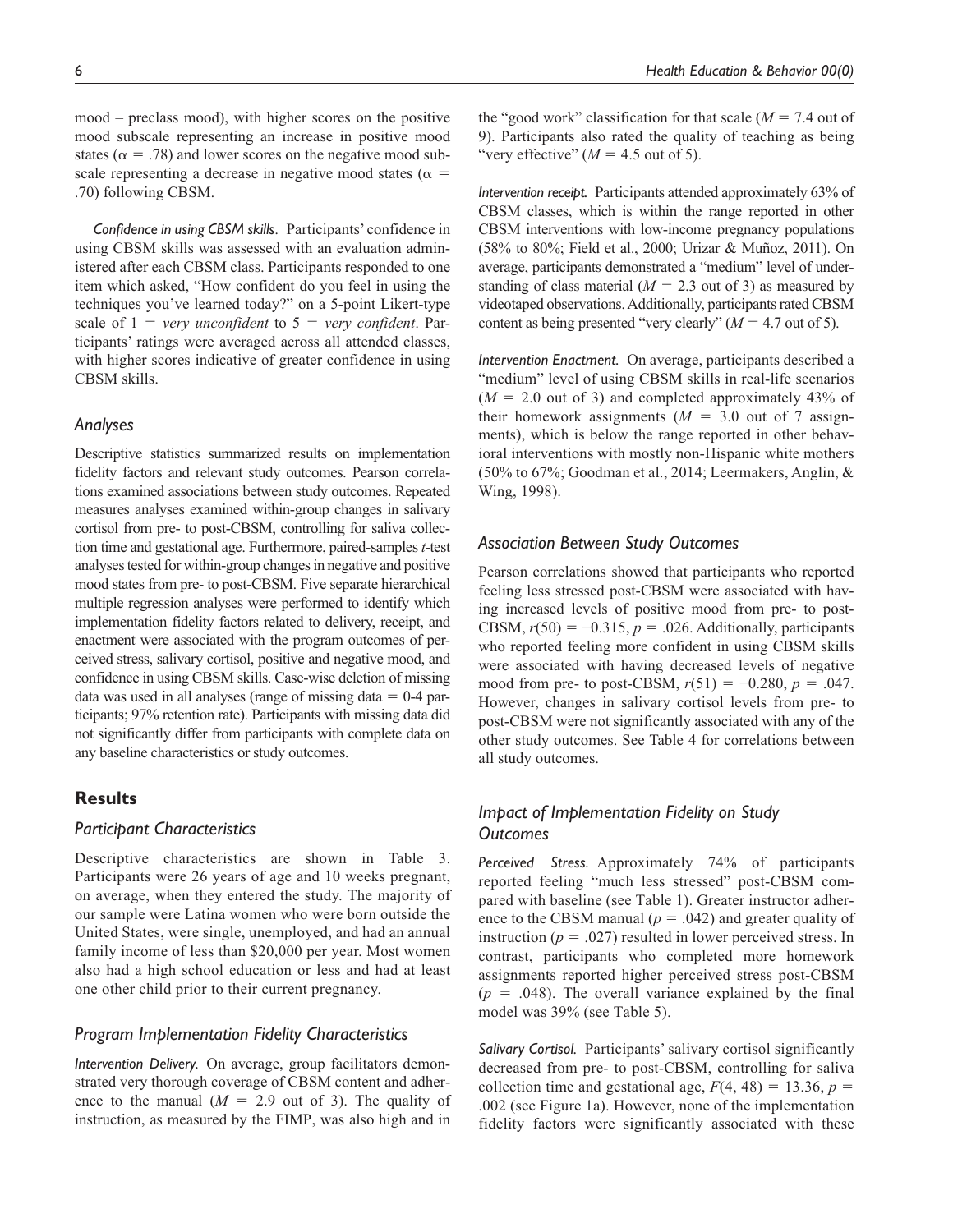| Characteristic                                          | M (SD) or %      | Range (Min., Max.) |
|---------------------------------------------------------|------------------|--------------------|
| Sociodemographic                                        |                  |                    |
| Age (years)                                             | 26.3 $(\pm 6.4)$ | (18, 39)           |
| Number of weeks pregnant                                | 10.3 $(\pm 4.2)$ | (4, 17)            |
| Ethnicity                                               |                  |                    |
| Latina                                                  | 69.1             |                    |
| African American                                        | 14.5             |                    |
| Asian American                                          | 5.5              |                    |
| Non-Hispanic white                                      | 7.3              |                    |
| Mixed ethnicity                                         | 3.6              |                    |
| Country of birth                                        |                  |                    |
| Outside of United States                                | 58.2             |                    |
| U.S.-born                                               | 41.8             |                    |
| Marital status                                          |                  |                    |
| Single                                                  | 52.7             |                    |
| Married                                                 | 47.3             |                    |
| Employment status                                       |                  |                    |
| Unemployed                                              | 72.7             |                    |
| Employed                                                | 27.3             |                    |
| Annual family combined income                           |                  |                    |
| $<$ \$20,000                                            | 79.6             |                    |
| $\geq$ \$20,000                                         | 20.4             |                    |
| Education                                               |                  |                    |
|                                                         | 67.3             |                    |
| High school education or less                           | 32.7             |                    |
| Some college or more                                    |                  |                    |
| Parity status                                           | 38.2             |                    |
| Nulliparous                                             | 61.8             |                    |
| Multiparous<br>Implementation fidelity                  |                  |                    |
|                                                         |                  |                    |
| Intervention delivery                                   |                  |                    |
| Instructor adherence to intervention content            | 2.9 $(\pm 0.8)$  | (2.7, 3.0)         |
| Quality of instruction                                  | 7.4 $(\pm 0.7)$  | (5.9, 8.7)         |
| Participant rating of instructor teaching effectiveness | 4.5 $(\pm 0.9)$  | (2, 5)             |
| Intervention receipt                                    |                  |                    |
| Class attendance                                        | 5.0 $(\pm 2.2)$  | (1, 8)             |
| Participant understanding of class content              | 2.3 $(\pm 0.5)$  | (1, 3)             |
| Participant rating of class clarity                     | 4.7 $(\pm 0.5)$  | (2, 5)             |
| Intervention enactment                                  |                  |                    |
| Participant use of intervention skills                  | 2.0 $(\pm 0.7)$  | (1, 3)             |
| Completion of homework assignments                      | $3.0 (+ 2.3)$    | (0, 7)             |
| Study outcomes (postintervention)                       |                  |                    |
| Perceived stress                                        | 1.6 $(\pm 0.8)$  | (1, 5)             |
| Confidence in using CBSM skills                         | 4.3 $(\pm 1.1)$  | (1, 5)             |

**Table 3.** Sociodemographic, Implementation Fidelity, and Study Outcome Characteristics for Low-Income Pregnant Women in SMART Moms/Mamás LÍSTAS Project (*n* = 55).

*Note.*  $M =$  mean; *SD*= standard deviation; Min. = minimum; Max. = maximum; CBSM = cognitive behavioral stress management.

decreases in salivary cortisol. A nonsignificant trend was observed with greater participant understanding of CBSM concepts being associated with lower cortisol levels post-CBSM  $(p = .108)$ . The overall variance explained by the final model was 20% (see Table 5).

*Positive and Negative Mood.* Participants' positive mood significantly increased from pre- to post-CBSM,  $t(50) = -5.85$ ,  $p < .001$  (see Figure 1b). Contrary to what was expected, participants who completed more homework assignments reported lower positive mood ( $p = .045$ ). The overall variance explained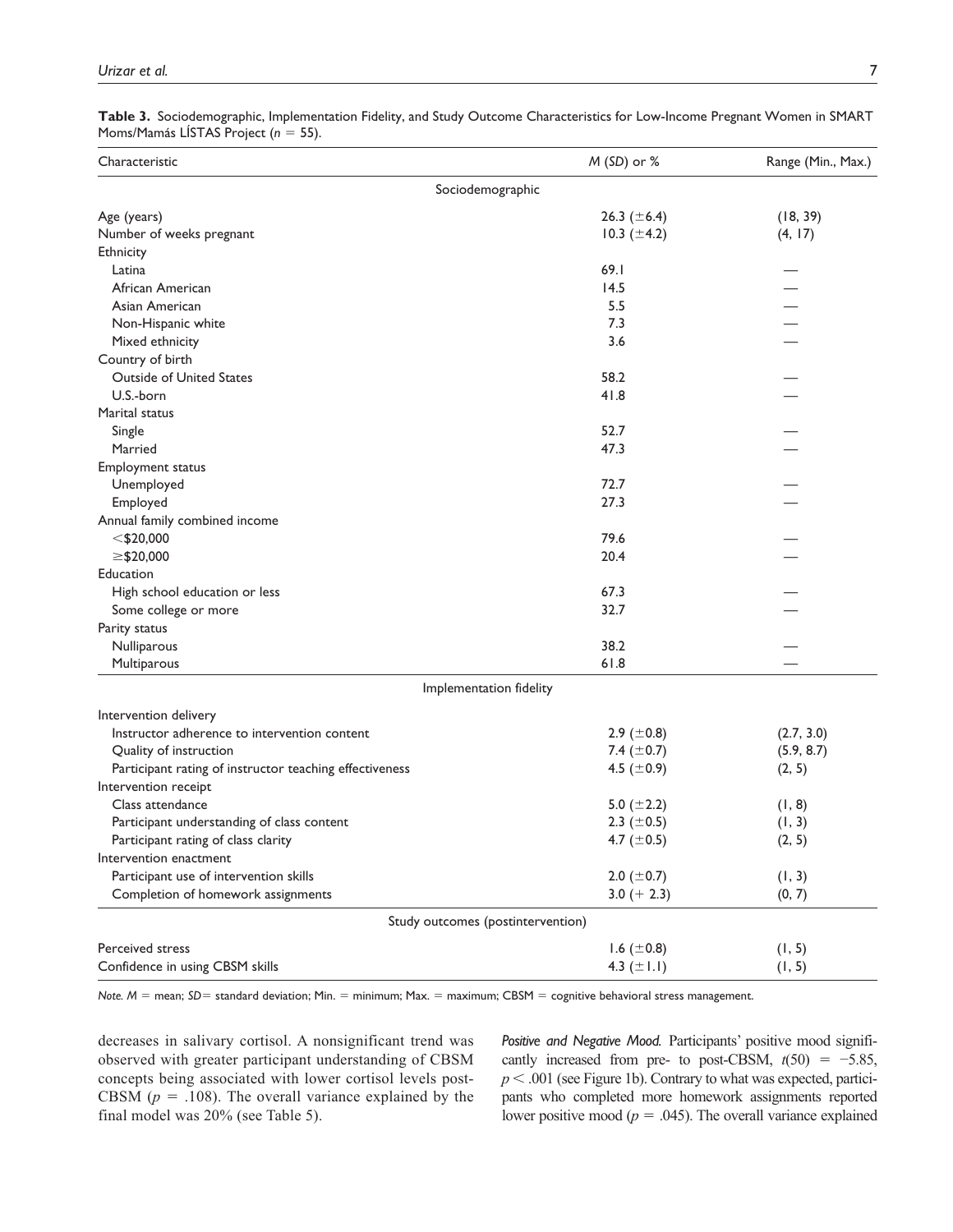| Study outcome                   | Perceived stress | Salivary cortisol | Positive mood | Negative mood | Confidence in<br>using CBSM skills |
|---------------------------------|------------------|-------------------|---------------|---------------|------------------------------------|
| Perceived stress                |                  |                   |               |               |                                    |
| Salivary cortisol               | 0.036            |                   |               |               |                                    |
| Positive mood                   | $-0.315*$        | $-0.191$          |               |               |                                    |
| Negative mood                   | 0.039            | $-0.038$          | 0.125         |               |                                    |
| Confidence in using CBSM skills | $-0.221$         | $-0.183$          | $-0.092$      | $-0.280*$     |                                    |

**Table 4.** Pearson Correlation Analyses Between Postintervention Study Outcomes for Low-Income Pregnant Women Participating in Cognitive Behavioral Stress Management (CBSM).<sup>a</sup>

<sup>a</sup>Scores reflect pre- to postintervention changes in study outcomes.

 $p<.05$ .

**Table 5.** Hierarchical Regression Analyses for Implementation Fidelity Factors Associated With Postintervention Changes in Perceived Stress and Salivary Cortisol.

|                                        |       |              | Perceived stress |           | Cortisol |              |          |           |  |
|----------------------------------------|-------|--------------|------------------|-----------|----------|--------------|----------|-----------|--|
| Variables                              | $R^2$ | $\Delta R^2$ | β                | <b>SE</b> | $R^2$    | $\Delta R^2$ | β        | <b>SE</b> |  |
|                                        | .39*  |              |                  |           | .20      |              |          |           |  |
| Intervention delivery                  |       |              |                  |           |          |              |          |           |  |
| Instructor adherence                   |       | .106         | $-0.287*$        | 0.136     |          | .006         | 0.062    | 0.156     |  |
| Quality of instruction                 |       | .089         | $-0.382*$        | 0.166     |          | .030         | $-0.047$ | 0.190     |  |
| Perceived instructor effectiveness     |       | .045         | $-0.299$         | 0.158     |          | .000         | 0.042    | 0.181     |  |
| Intervention receipt                   |       |              |                  |           |          |              |          |           |  |
| Class attendance                       |       | .005         | $-0.323$         | 0.185     |          | .056         | $-0.204$ | 0.213     |  |
| Participant understanding of CBSM      |       | .009         | 0.078            | 0.193     |          | .042         | $-0.364$ | 0.221     |  |
| Participant rating of class clarity    |       | 100.         | $-0.040$         | 0.154     |          | .002         | $-0.127$ | 0.177     |  |
| Intervention enactment                 |       |              |                  |           |          |              |          |           |  |
| Participant use of intervention skills |       | .023         | 0.204            | 0.176     |          | .057         | 0.323    | 0.202     |  |
| Completing homework assignments        |       | .। । 2       | $0.379*$         | 0.185     |          | .002         | $-0.058$ | 0.213     |  |

*Note.* CBSM = cognitive behavioral stress management; *SE* = standard error.  $p^*$  < .05.





(a) Pre- and postintervention cortisol levels. (b) Pre- and postintervention mood levels.

*Note*. Cortisol results are controlling for time of saliva collection and gestational age.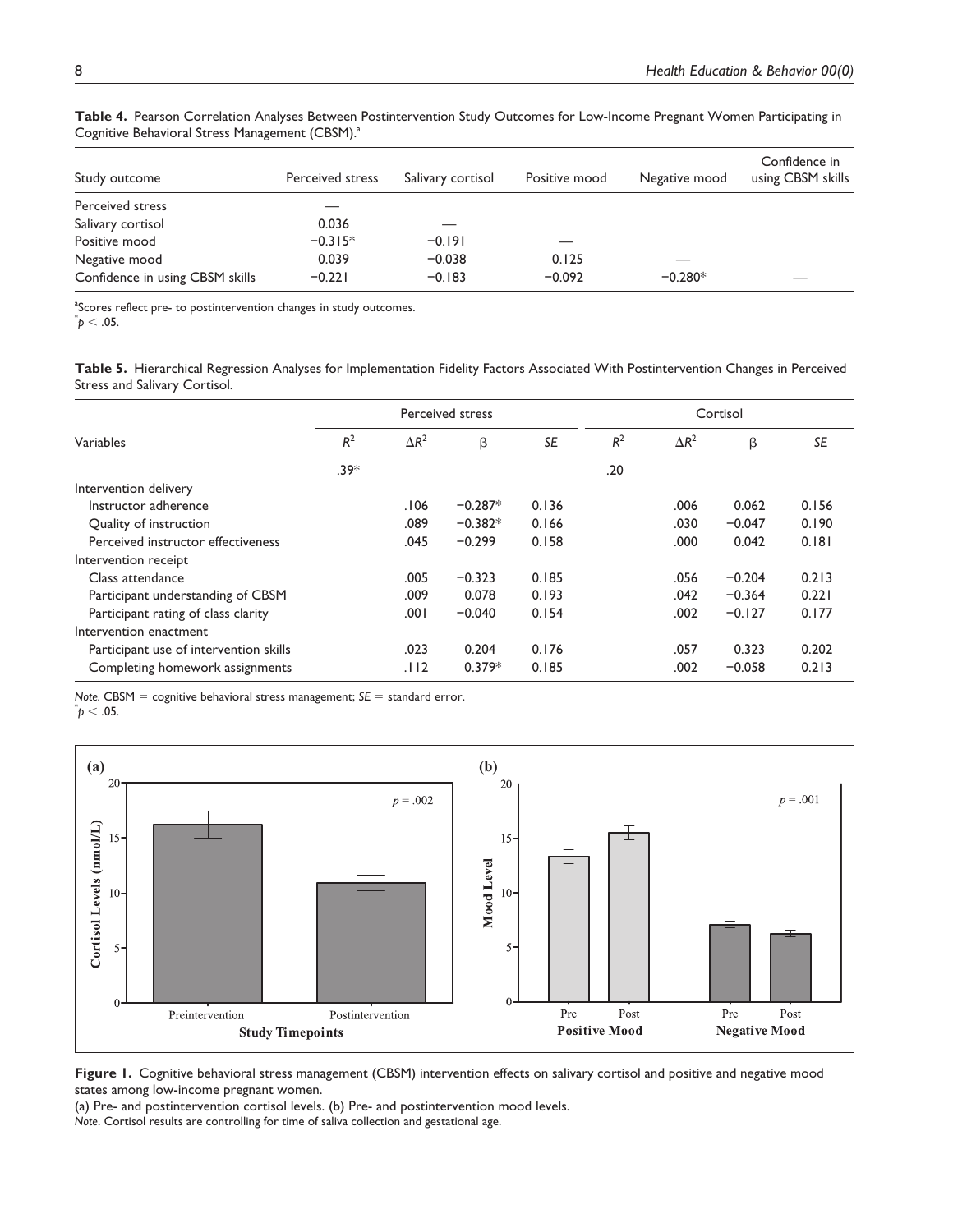|                                        | Positive mood |              |                | Negative mood |       |              |           | Confidence in CBSM skills |       |              |          |           |
|----------------------------------------|---------------|--------------|----------------|---------------|-------|--------------|-----------|---------------------------|-------|--------------|----------|-----------|
| Variables                              | $R^2$         | $\Delta R^2$ | β              | <b>SE</b>     | $R^2$ | $\Delta R^2$ | β         | <b>SE</b>                 | $R^2$ | $\Delta R^2$ | β        | <b>SE</b> |
|                                        | .22           |              |                |               | .23   |              |           |                           | .27   |              |          |           |
| Intervention delivery                  |               |              |                |               |       |              |           |                           |       |              |          |           |
| Instructor adherence                   |               | ا 00.        | $-0.024$       | 0.156         |       | .018         | 0.114     | 0.153                     |       | .015         | 0.137    | 0.149     |
| Quality of instruction                 |               | .013         | 0.168          | 0.179         |       | .000         | 0.094     | 0.186                     |       | .192         | $0.380*$ | 0.181     |
| Perceived instructor effectiveness     |               | .017         | 0.220          | 0.181         |       | .038         | 0.286     | 0.178                     |       | .000         | $-0.057$ | 0.173     |
| Intervention receipt                   |               |              |                |               |       |              |           |                           |       |              |          |           |
| Class attendance                       |               | .060         | 0.015          | 0.203         |       | .023         | 0.137     | 0.208                     |       | .053         | 0.230    | 0.203     |
| Participant understanding of CBSM      |               | .047         | 0.075          | 0.198         |       | .025         | 0.059     | 0.216                     |       | .000         | $-0.023$ | 0.211     |
| Participant rating of class clarity    |               | .004         | $-0.046$       | 0.180         |       | .006         | 0.005     | 0.174                     |       | .003         | 0.105    | 0.169     |
| Intervention enactment                 |               |              |                |               |       |              |           |                           |       |              |          |           |
| Participant use of intervention skills |               | .000         | 0.022          | 0.194         |       | .109         | $-0.447*$ | 0.198                     |       | .005         | $-0.092$ | 0.193     |
| Completing homework assignments        |               | .105         | $-0.430*0.207$ |               |       | .010         | 0.018     | 0.208                     |       | .000         | 0.016    | 0.203     |

**Table 6.** Hierarchical Regression Analyses for Implementation Fidelity Factors Associated With Postintervention Changes in Positive and Negative Mood States and Confidence in Using CBSM Skills.

*Note.* CBSM = cognitive behavioral stress management; *SE* = standard error.

by the final model was 22% (see Table 6). Participants' negative mood significantly decreased from pre- to post-CBSM, *t*(51) = 3.59,  $p = .001$  (see Figure 1b), with participants who used CBSM skills reporting lower negative mood ( $p = .03$ ). The overall variance explained by the final model was 23% (see Table 6).

*Confidence in Using CBSM Skills.* Approximately 81% of participants reported feeling "somewhat or very confident" in using CBSM skills (see Table 1). Greater quality of instruction resulted in participants feeling more confident in using CBSM skills ( $p = .043$ ). The overall variance explained by the final model was 27% (see Table 6).

## **Discussion**

The current study is one of the few to evaluate the implementation fidelity of a prenatal CBSM intervention. Results indicated that intervention delivery was excellent with group facilitators demonstrating thorough coverage of CBSM content, adherence to the treatment manual, and good quality of instruction. Intervention receipt was adequate with participants attending 63% of CBSM classes and demonstrating a good level of understanding of the class material. Intervention enactment was less than desired with participants reporting some use of learned CBSM skills in real-life scenarios and 43% completing homework assignments.

This study also assessed whether implementation fidelity factors were associated with participant outcomes. Intervention delivery emerged as a key component for improved outcomes with greater instructor adherence to CBSM content and quality of instruction resulting in lower perceived stress (74% felt less stressed post-CBSM). Greater quality of instruction also resulted in 81% of participants feeling more confident in using the CBSM skills they learned. These results are consistent with

that of a parenting management program that showed greater quality of instruction to be associated with lower parental stress and enhanced parenting skills up to 18 months postintervention (Thijssen, Albrecht, Muris, & de Ruiter, 2017).

Factors related to intervention receipt (i.e., class attendance, participants' understanding of class material, and degree of course clarity) were not significantly associated with participant outcomes. Despite these nonsignificant results, an interesting pattern emerged with greater participant understanding of CBSM concepts being associated with lower cortisol levels from pre- to post-CBSM (*p* = .108). These results are consistent with that of a CBSM intervention for breast cancer patients that showed greater improvements in participants' perceived ability to use CBSM skills to be associated with lower cortisol levels up to 12 months postintervention (Phillips et al., 2011). Together, results of these studies suggest that implementation factors related to intervention receipt need to be examined further to better understand how CBSM interventions may help regulate physiological markers of stress. Results of such studies may vary by the stress outcome used (e.g., blood pressure, cortisol), the time-period examined (i.e., immediately following the CBSM intervention vs. longer term effects over time), and the population studied (e.g., pregnant vs. nonpregnant populations).

Intervention enactment had differing effects on participant outcomes. When assessed through videotaped observations, participants who described using CBSM skills in real-world scenarios reported experiencing lower negative mood post-CBSM. These results are consistent with that of previous studies showing that participants who practiced relaxation skills had reduced anxiety and somatic symptoms of stress (e.g., blood pressure, cortisol), which have been associated with stress-related arousal and negative mood

 $p < .05$ .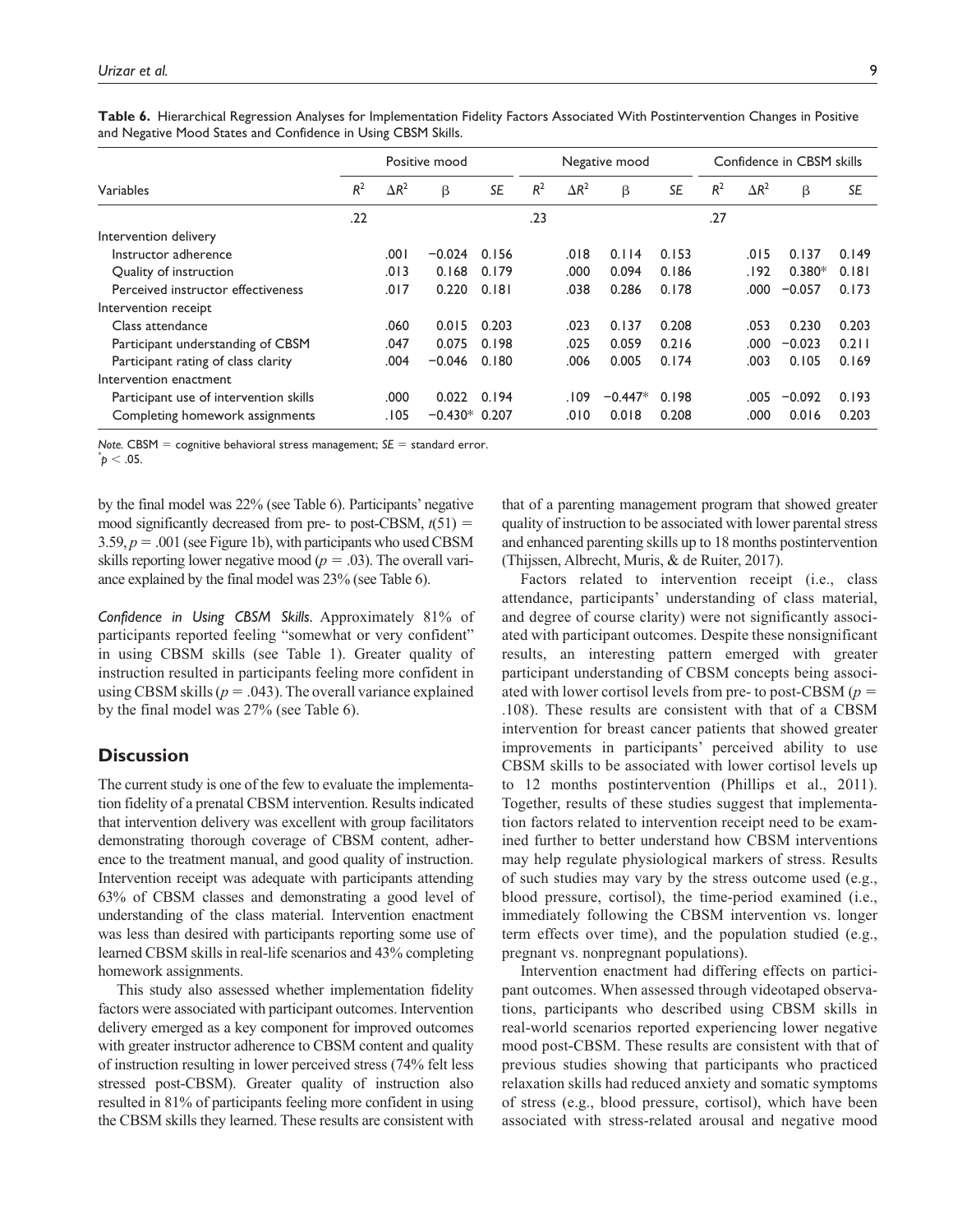states (e.g., anxiety, distress, fear; Antoni, 2013; Murta et al., 2007). Additionally, participants who completed more homework assignments reported experiencing higher perceived stress and lower positive mood post-CBSM. These results are similar to those by Urizar & Muñoz (2011) who reported that low-income women participating in a prenatal CBSM intervention had higher levels of perceived stress at 6 months postpartum. They speculated that these findings were either due to the homework assignments being burdensome and adding to the competing time demands that lowincome mothers face (e.g., work, caring for their children) or due to the assignments increasing their awareness of stress-related symptoms. These findings highlight the need for follow-up qualitative studies to help explain the role of homework assignments in affecting different stress outcomes in this population.

## *Study Limitations*

Several limitations merit mention. First, implementation fidelity was only assessed for those randomized to the CBSM intervention and not those in our attention control group, thereby limiting our sample size  $(n = 55)$  and ability to compare changes in these fidelity measures and program outcomes across groups. Women in the attention control group received printed prenatal health information by mail versus coming to a group class, thereby making it challenging to collect comparable class data on implementation fidelity and program outcomes in this group. Larger samples sizes in randomized-control CBSM trials would also increase the power needed to identify associations across different types of implementation fidelity measures on various stress-related outcomes. Finally, there were limitations to using videotaped observations to assess intervention delivery, receipt, and enactment, with more vocal participants during the CBSM classes having greater opportunities to be scored higher on these constructs than less vocal participants. Operationalization of intervention receipt and enactment were particularly challenging and suggest that future studies use additional methodologies, such as quizzes or interviews, to assess participant understanding of CBSM content and allow time for participants to demonstrate understanding and use of CBSM skills during class.

## *Conclusions*

Our results suggest that CBSM interventions can be implemented with fidelity and that certain implementation fidelity factors are associated with improving stress-related outcomes among low-income women learning CBSM skills during pregnancy. In particular, results related to intervention delivery (i.e., instructor adherence to CBSM content and quality of instruction) and enactment (i.e., participant use of CBSM skills in realworld scenarios) were associated with improved participant outcomes (i.e., lower perceived stress, increased confidence to

use CBSM skills, and lower negative mood). These results help identify the mechanisms by which CBSM interventions may help to improve health outcomes during pregnancy and enhance the reliability and validity of such interventions.

Our results also highlighted the need to enhance intervention receipt and enactment as some elements of these implementation factors either were not significantly associated with program outcomes (intervention receipt) or were also associated with higher perceived stress and lower positive mood (intervention enactment). To strengthen participant receipt and enactment of core CBSM concepts, delivery of the intervention may need to be culturally tailored for different subgroups of women. More specifically, cultural relevancy can be enhanced by tailoring intervention materials and messages (e.g., modifying images, examples, and labels used for coping and relaxation skills) to make CBSM concepts more salient to the everyday experiences of lowincome populations and strengthen the intervention's impact on program outcomes (Borrelli, 2011). Additionally, studies have begun to examine other modalities for promoting homework adherence in low-income communities, such as the use of text messaging, with promising results to make this component of intervention enactment less cumbersome for participants (Aguilera & Muñoz, 2011).

These results have potential implications for the health of mothers and their infants in helping to reduce stressrelated health complications (e.g., postpartum depression, preterm births), as less than 25% of women report actively engaging in stress management during pregnancy (Birdee, Kemper, Rothman, & Gardiner, 2014). Therefore, community-based CBSM interventions are needed to reach underserved women during pregnancy and provide them with the necessary skills and knowledge to facilitate stress management. The CBSM intervention developed as part of the SMART Moms/Mamás LÍSTAS Project could help to address existing barriers (limited resources and training) to providing stress management interventions for Englishand Spanish-speaking low-income women by providing a manualized prenatal program that can be delivered by prenatal health care professionals (e.g., social workers, OBGYNs). Cumulatively, our findings support the need to translate evidence-based interventions into clinical practice to optimize the health of low-income mothers and their infants.

#### **Authors' Note**

The content is solely the responsibility of the authors and does not necessarily represent the official views of the National Institutes of Health.

#### **Acknowledgments**

The authors gratefully acknowledge the contributions of the PRO-Health Research Lab for their instrumental support in data collection and Nicolas Rohleder, PhD, for conducting the cortisol assays.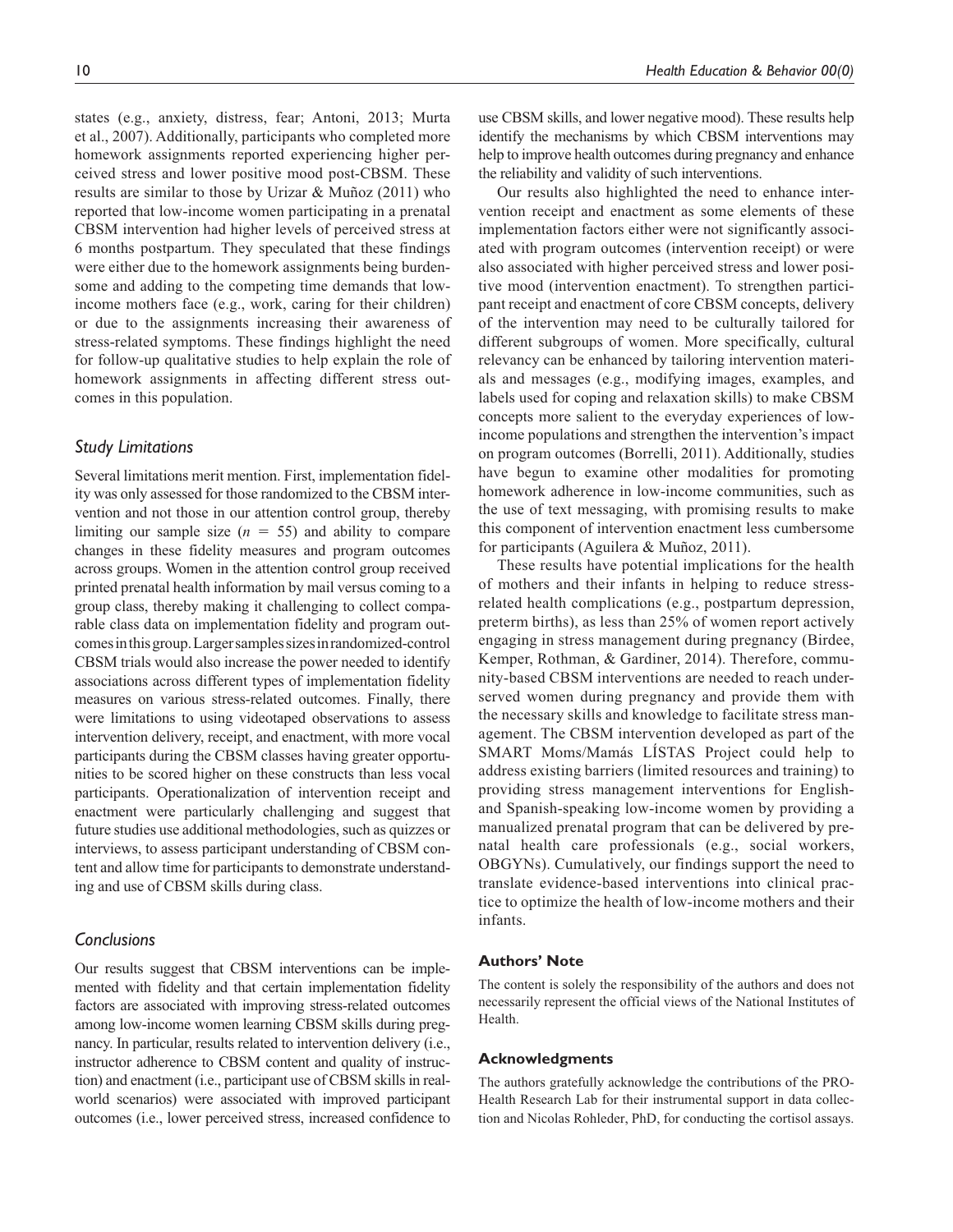## **Declaration of Conflicting Interests**

The authors declared no potential conflicts of interest with respect to the research, authorship, and/or publication of this article.

#### **Funding**

The authors disclosed receipt of the following financial support for the research, authorship, and/or publication of this article: Research reported in this publication was supported by the Eunice Kennedy Shriver National Institute of Child Health & Human Development of the National Institutes of Health under Award Number SC2HD068878 (Guido G. Urizar Jr., PI). Additional support was provided by grants from the National Institute of General Medical Sciences of the National Institutes of Health under Award Numbers: UL1GM118979, TL4GM118980, RL5GM118978 (Guido G. Urizar Jr., PI).

## **ORCID iD**

Guido G. Urizar Jr. **D** <https://orcid.org/0000-0003-0691-4578>

#### **References**

- Aguilera, A., & Muñoz, R. F. (2011). Text messaging as an adjunct to CBT in low-income populations: A usability and feasibility pilot study. *Professional Psychology, Research and Practice*, *42*, 472-478. doi:10.1037/a0025499.
- Antoni, M. H. (2003). *Stress management intervention for women with breast cancer*. Washington, DC: American Psychological Association.
- Antoni, M. H. (2013). Psychosocial intervention effects on adaptation, disease course, and biobehavioral processes in cancer. *Brain, Behavior, & Immunity*, *30*(Suppl.), S88-S98. doi:10.1016/j.bbi.2012.05.009
- Antoni, M. H., Cruess, D. G., Klimas, N., Carrico, A. W., Maher, K., Cruess, S., . . . Schneiderman, N. (2005). Increases in a marker of immune system reconstitution are predated by decreases in 24-h urinary cortisol output and depressed mood during a 10-week stress management intervention in symptomatic HIV-infected men. *Journal of Psychosomatic Research*, *58*, 3-13. doi:10.1016/j.jpsychores.2004.05.010
- Bellg, A. J., Borrelli, B., Resnick, B., Hecht, J., Minicucci, D. S., & Ory, M., . . . Treatment Fidelity Workgroup of the NIH Behavior Change Consortium. (2004). Enhancing treatment fidelity in health behavior change studies: Best practices and recommendations from the NIH behavior change consortium. *Health Psychology*, *23*, 443-451. doi:10.1037/0278-6133.23.5.443
- Birdee, G. S., Kemper, K. J., Rothman, R., & Gardiner, P. (2014). Use of complementary and alternative medicine during pregnancy and the postpartum period: An analysis of the National Health Interview Survey. *Journal of Women's Health*, *23*, 824- 829. doi:10.1089/jwh.2013.4568
- Borrelli, B. (2011). The assessment, monitoring, and enhancement of treatment fidelity in public health clinical trials. *Journal of Public Health Dentistry*, *71*, 552-563. doi:10.1111/j.1752- 7325.2011.00233.x
- Breitenstein, S. M., Gross, D., Garvey, C. A., Hill, C., Fogg, L., & Resnick, B. (2010). Implementation fidelity in communitybased interventions. *Research in Nursing Health*, *33*, 164-73. doi:10.1002/nur.20373
- Dunkel Schetter, C., Niles, A. N., Guardino, C. M., Khaled, M., & Kramer, M. S. (2016). Demographic, medical, and psychosocial predictors of pregnancy anxiety. *Paediatric Perinatal Epidemiology*, *30*, 421-429. doi:10.1111/ppe.12300
- Durlak, J. A., & DuPre, E. P. (2008). Implementation matters: A review of research on the influence of implementation on program outcomes and the factors affecting implementation. *American Journal of Community Psychology*, *41*, 327-350. doi:10.1007/s10464-008-9165-0
- Field, T., Pickens, J., Prodromidis, M., Malphurs, J., Fox, N., Bendell, D., . . . Kuhn, C. (2000). Targeting adolescent mothers with depressive symptoms for early intervention. *Adolescence*, *35*, 381-414.
- Goodman, J. H., Guarino, A., Chenausky, K., Klein, L., Prager, J., Petersen, R., Forget, A., & Freeman, M. (2014). CALM Pregnancy: Results of a pilot study of mindfulness-based cognitive therapy for perinatal anxiety. *Archives of Women's Mental Health*, *17*, 373-87. doi:10.1007/s00737-013-0402-7
- Glasgow, R. E. (2008). What types of evidence are most needed to advance behavioral medicine? *Annals of Behavioral Medicine*, *35*, 19-25. doi:10.1007/s12160-007-9008-5
- Glynn, L. M., Dunkel-Schetter, C., Chicz-DeMet, A., Hobel, C. J., & Sandman, C. A. (2007). Ethnic differences in adrenocorticotropic hormone, cortisol and corticotropin-releasing hormone during pregnancy. *Peptides*, *28*, 1155-1161. doi:10.1016/j.peptides.2007.04.005
- Havermans, B. M., Schelvis, R. M. C., Boot, C. R. L., Brouwers, E. P. M., Anema, J. R., & van der Beek, A. J. (2016). Process variables in organizational stress management intervention evaluation research: A systematic review. *Scandinavian Journal of Work Environment Health*, *42*, 371-381. doi:10.5271/sjweh.3570
- Hodyl, N. A., Aboustate, N., Bianco-Miotto, T., Roberts, C. T., Clifton, V. L., & Stark, M. J. (2017). Child neurodevelopmental outcomes following preterm and term birth: What can the placenta tell us? *Placenta*, *57*, 79-86. doi:10.1016/j.placenta.2017.06.009
- Kraag, G., Van Breukelen, G., Lamberts, P., Vugts, O., Kok, G., Fekkes, M., & Huijer Abu-Saad, H. (2007). Process evaluation of "Learn Young, Learn Fair": A stress management programme for 5th and 6th graders. *School Psychology International*, *28*, 206-219. doi:10.1177/0143034307078100
- Leermakers, E. A., Anglin, K., & Wing, R. R. (1998). Reducing postpartum weight retention through a correspondence intervention. *International Journal of Obesity*, *22*, 1103-1109.
- Lefmann, T., Combs-Orme, T., & Orme, J. G. (2017). Examining the inter-correlated effects of low income, life stress, and race on birth outcomes: A representative state study. *Social Work in Health Care*, *56*, 450-469. doi:10.1080/00981389.2017.1316811
- Muñoz, R. F., Le, H. N., Ghosh Ippen, C., Diaz, M. A., Urizar, G., Soto, J., . . . Lieberman, A. (2007). Prevention of postpartum depression in low-income women: Development of the *Mamás y Bebés*/Mothers and Babies course. *Cognitive & Behavioral Practice*, *14*, 70-83. doi:10.1016/j.cbpra.2006.10.001
- Murta, S. G., Sanderson, K., & Oldenburg, B. (2007). Process evaluation in occupational stress management programs: A systematic review. *American Journal of Health Promotion*, *21*, 248-254. doi:10.4278/0890-1171-21.4.248
- Phillips, K. M., Antoni, M. H., Carver, C. S., Lechner, S. C., Penedo, F. J., McCullough, M. E., . . . Blomberg, B. B. (2011). Stress management skills and reductions in serum cortisol across the